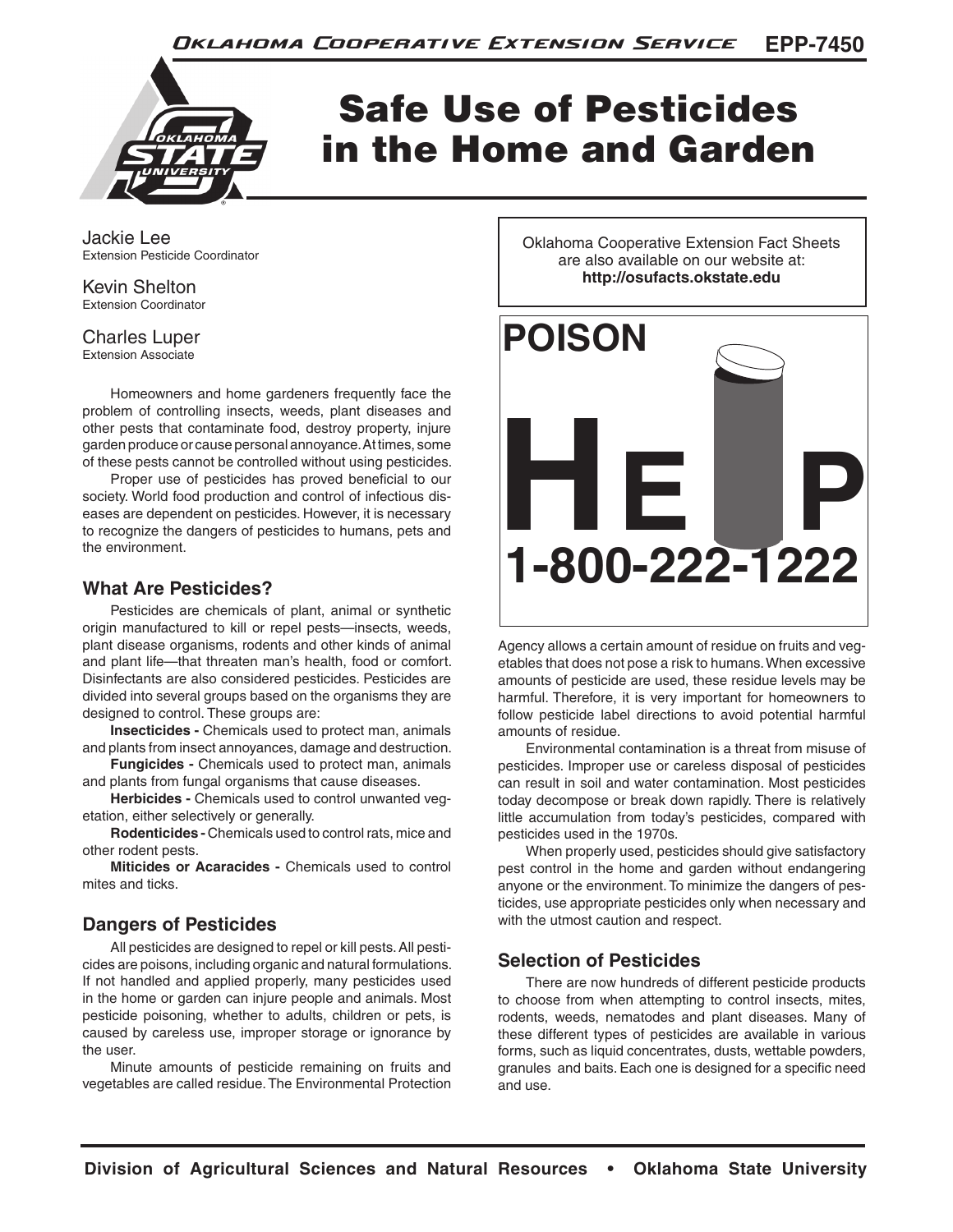Pesticides range in hazard from those relatively nontoxic to highly toxic. (See Extension Fact Sheet EPP-7457, "Toxicity of Pesticides"). To quickly determine a pesticide's level of toxicity, look at the product label for signal words. The signal word is set by law. The table below gives examples of signal words:

| Signal word    | <b>Toxicity</b>                                         | Approximate<br>amount needed<br>to kill the<br>average person |
|----------------|---------------------------------------------------------|---------------------------------------------------------------|
| <b>DANGER</b>  | Highly toxic                                            | A taste to a teaspoon                                         |
| <b>WARNING</b> | Moderately<br>toxic                                     | A teaspoon to<br>a tablespoon                                 |
| <b>CAUTION</b> | Low toxicity or<br>comparatively<br>free from<br>danger | An ounce to more<br>than a pint                               |

All pesticides are required to bear the statement KEEP OUT OF REACH OF CHILDREN. This means to store the pesticide where children cannot get to it, and to keep the product away from children while in use.

Select safer pesticides for use in or around the home and garden. Try to select products with the signal word CAUTION on the label. Products with the signal word DANGER should be applied only by professional or commercial applicators. Homeowners should never use a pesticide with the signal word "Danger" or "Danger Poison."

# **Who's Responsible for Safe Use?**

In every case of human death from pesticides, the cause has been accidental misuse. Children lead the list of victims of pesticide poisoning because people fail to take the most elementary precautions with pesticides around the home. Whenever a small child is poisoned accidentally, an older person has done something wrong. The pesticide user is responsible for seeing that family, pets and wildlife are not exposed. WE ARE RESPONSIBLE FOR SAFE USE. To avoid accidents and misuse, follow these simple rules:

#### **Pest Identification**

Identify your pest problem before attempting to manage it. Observe the pest. It may not be causing any damage; it could even be beneficial. If you cannot identify it, find someone who can. The local Extension office can assist in identification of the pest and selection of management measures. Once the pest has been identified, selection can be made of a pesticide product for its management, if needed.

#### **Label**

- Read the label. This is the first rule of safety in using any pesticide. Read the label of the pesticide product and follow the directions and precautions printed on it every time it is in use. Make sure the intended crop, animal or place of use is listed on the label.
- READ THE LABEL BEFORE spraying or dusting vegetables or fruits to determine how long to wait before harvest. This is termed the pre-harvest interval.

• Observe the cautions, especially those that read "Keep out of reach of children," and those for environmental protection.

#### **Use**

- Pesticides are only one option in pest control strategies. When using a pesticide, make sure it is the best management option.
- It is best to rotate pesticides with different active ingredients and modes of action to avoid developing populations of pesticide resistant weeds and insects.
- When using a pesticide, be sure to select the best pesticide for best management and use at the proper time and conditions.
- Use the exact amount specified by the label. Too much is illegal, wasteful, environmental hazardous and financially irresponsible. Overuse can stain surfaces and fabrics or injure humans, plants or pets. Overdosage does not generally lead to better control, and too little may not work, causing repeat applications. Too little pesticide also can cause resistant insect populations to develop through time. Applying less than the label rate is a violation of the Oklahoma laws and regulations.
- Do not make more than the recommended number of applications within the time period stated on the label. If this is not followed, the extra applications could lead to increased residues on food, in soil and water and could prove toxic to humans and wildlife.
- Mix or prepare dusts or sprays outdoors or in a wellventilated area. When opening a pesticide container, face away from, and to one side of, the cap or lid.
- Do not mix different pesticides unless allowed by label direction. Use special containers for mixing pesticides. Never use food or beverage containers.
- Keep children and pets away when mixing or applying pesticides.
- Remove aquariums, birds, cats, dogs and other pets, as well as their food and water bowls before spraying and dusting. Do not contaminate water gardens or streams.
- All insecticide and many pesticide labels do not allow applications when bees are present or plants are in bloom. Follow pesticide label directions and take care not to spray or kill bees. The same care should be taken to protect beneficial insects and fungi.
- When applying pesticides (including foggers) in the home, cover food and utensils. Check the pesticide label for protection of pets including birds, fish, amphibians and reptiles.
- Keep pets and people out of treated gardens, lawns and rooms until sprays have dried or dusts have settled—longer if the product label tells you to. If treating pets or their quarters, use pesticides labeled for that purpose.
- Never leave pesticides where children and irresponsible people can reach them. Place them out of reach as soon as the sprays and dusts have been prepared.
- Always keep pesticides in their original containers. Make sure they are tightly closed and plainly labeled. Never put a pesticide in an empty food or drink container of any kind. This has been a major cause of deaths from pesticides.
- Do not apply dust or spray on a windy day. When there is a breeze, apply the dust or spray from the windward side of the area being treated, so the breeze will blow the pesticide away from the person applying it.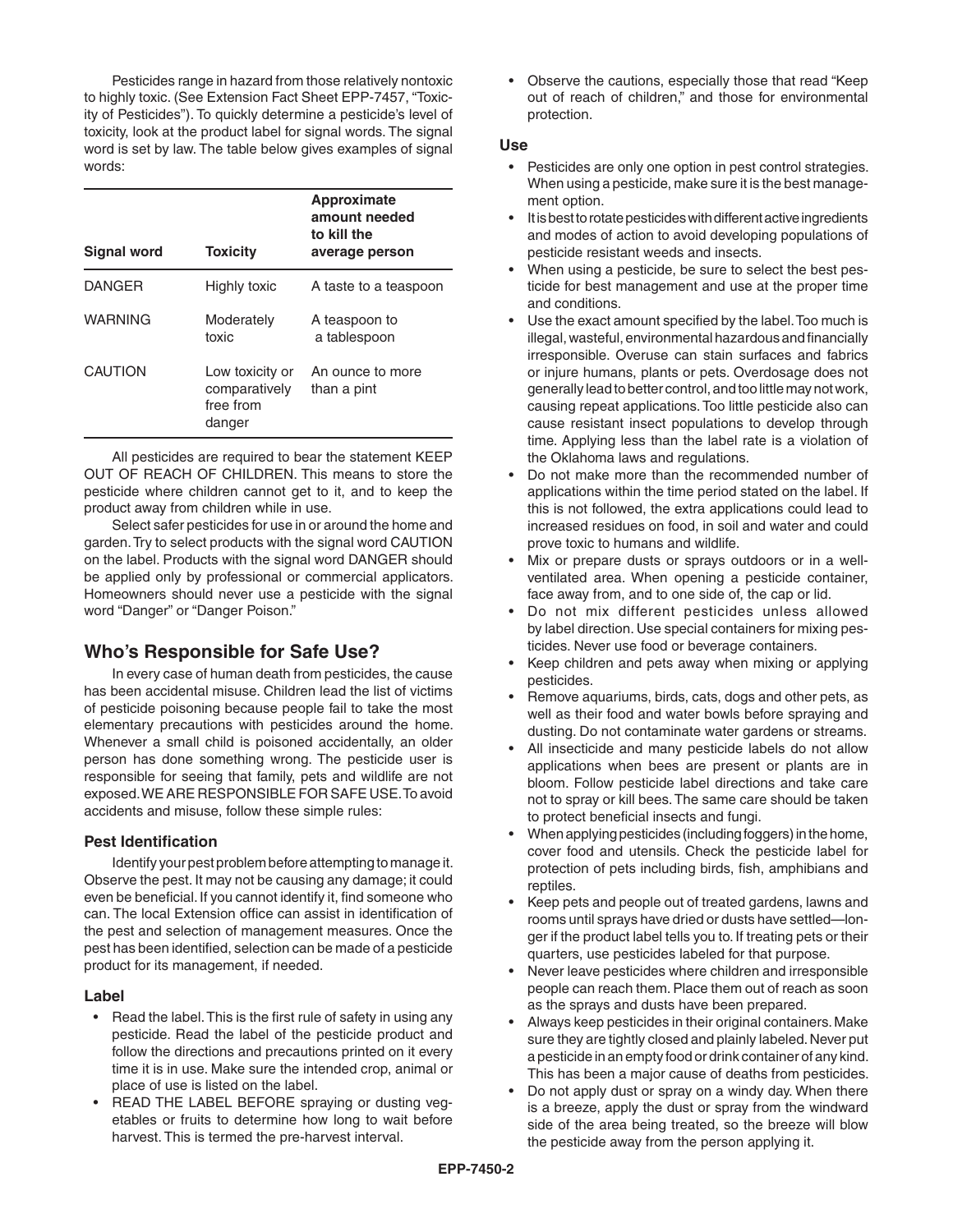- Always make sure there is a gap between the water source and tank water level (air gap)when filling any type of sprayer to avoid back siphoning pesticide into a water supply.
- Do not allow pesticides to drift onto adjoining property.
- Do not apply pesticides near wells, cisterns or any other water sources (such as storm drains or streets) into which they may run or be washed by rain. Do not clean application equipment, empty unwanted pesticide, or dispose of empty containers near these areas. Never pour pesticides or rinse sprayers down bathtub or sink drains. Disconnect hose-in sprayers immediately after turning off the water to prevent possible water contamination.

#### **Cleanliness**

- Wear protective clothing as specified in the label directions when mixing or applying pesticides to guard against splashes, spills and skin contact. The minimum of protective clothing should be shoes, socks, trousers and long-sleeve shirt. Use unlined rubber gloves when mixing or handling concentrates. Rinse them well with water before removing.
- Never smoke, eat or drink while handling a pesticide. After finishing the work, wash exposed skin surfaces with soap and water.
- If pesticide spray mix is spilled on clothing, remove it immediately and wash the exposed skin with soap and water. Launder the clothing separately from the family laundry before wearing it again. If pesticide from the container is spilled on clothing, immediately remove clothing and bathe with soap. Dispose of the clothing.
- Avoid inhaling sprays, dusts or vapors. If it does get inhaled, move away from the application area and get fresh air.
- If pesticide gets into eyes, follow emergency directions on the label, flush the eyes with water for 10 minutes to 15 minutes and get medical attention.
- If some pesticide is accidentally swallowed or the applicator becomes ill during or shortly after pesticide use, call a physician or get to the hospital immediately and take the pesticide label.

#### **Storage**

- Store pesticides and pesticide equipment in a locked cabinet or room. A cool, dry, well-ventilated area is best.
- Never store pesticides with or near food, animal feed, medicines or cleaning supplies.
- Store pesticides in their original containers.

#### **Disposal**

• To minimize disposal problems, purchase only what is needed or less for one season. Some pesticides lose their effectiveness from one season to the next. Some labels will advise this.

- Do not dispose of empty containers or surplus pesticides where they may be a hazard to fish or wildlife or contaminate water.
- Do not save or reuse empty pesticide containers. Triplerinse empty pesticide containers immediately after they are emptied and puncture the container (except aerosol containers) so it cannot be reused. Pour the rinse water into the sprayer for use on the target site. Place the empty, punctured containers in the sanitary trash collection. If the community has a hazardous waste collection program, dispose of unwanted pesticides and empty containers at these scheduled events. If the community does not have such a program, dispose of unwanted containers in the sanitary waste collection.
- Do not pour pesticides or spray mixtures down any drain, toilet, sink or storm drains.

#### **Pressurized Cans**

- Do not puncture or burn empty pressurized (aerosol) containers. They may explode.
- Do not leave them on a stove, in direct sunlight or in the trunk or glove compartment of a car. Do not use near open flames.
- Do not spray near the face. Do not inhale fine sprays.
- To dispose of pressurized cans, exhaust all gas through the release valve and place in a trash can.

# **Sensitivity or Accidental Poisoning**

Some people may be allergic or have a special sensitivity to pesticides. If allergic to a particular pesticide or formulation, select another suitable product for the purpose. Pesticides should be used with extreme caution where people with respiratory ailments, such as emphysema reside. If pregnant or suspect so, try to minimize exposure to pesticides.

If experiencing headache, nausea or blurred vision following use of or exposure to a pesticide, or if accidentally swallowing any pesticide, call a physician or Poison Control at 1-800-222-1222 immediately. Read the label to them, naming the active ingredient. If it is necessary to go to the physician's office or the hospital, take the pesticide container so the physician can properly identify the pesticide.

It is your responsibility to use pesticides safely. Remember you are in control of protecting your family, pets the environment and yourself from pesticide exposure. Pesticides are safe and beneficial when used according to label directions. The label is the law.

#### **Oklahoma Poison Control Center**

The Oklahoma Department of Health of Oklahoma City maintains a 24-hour Poison Control Center for diagnosis and treatment of human illness resulting from toxic substances. Make sure your physician knows the telephone number of the Oklahoma Poison Information Center.